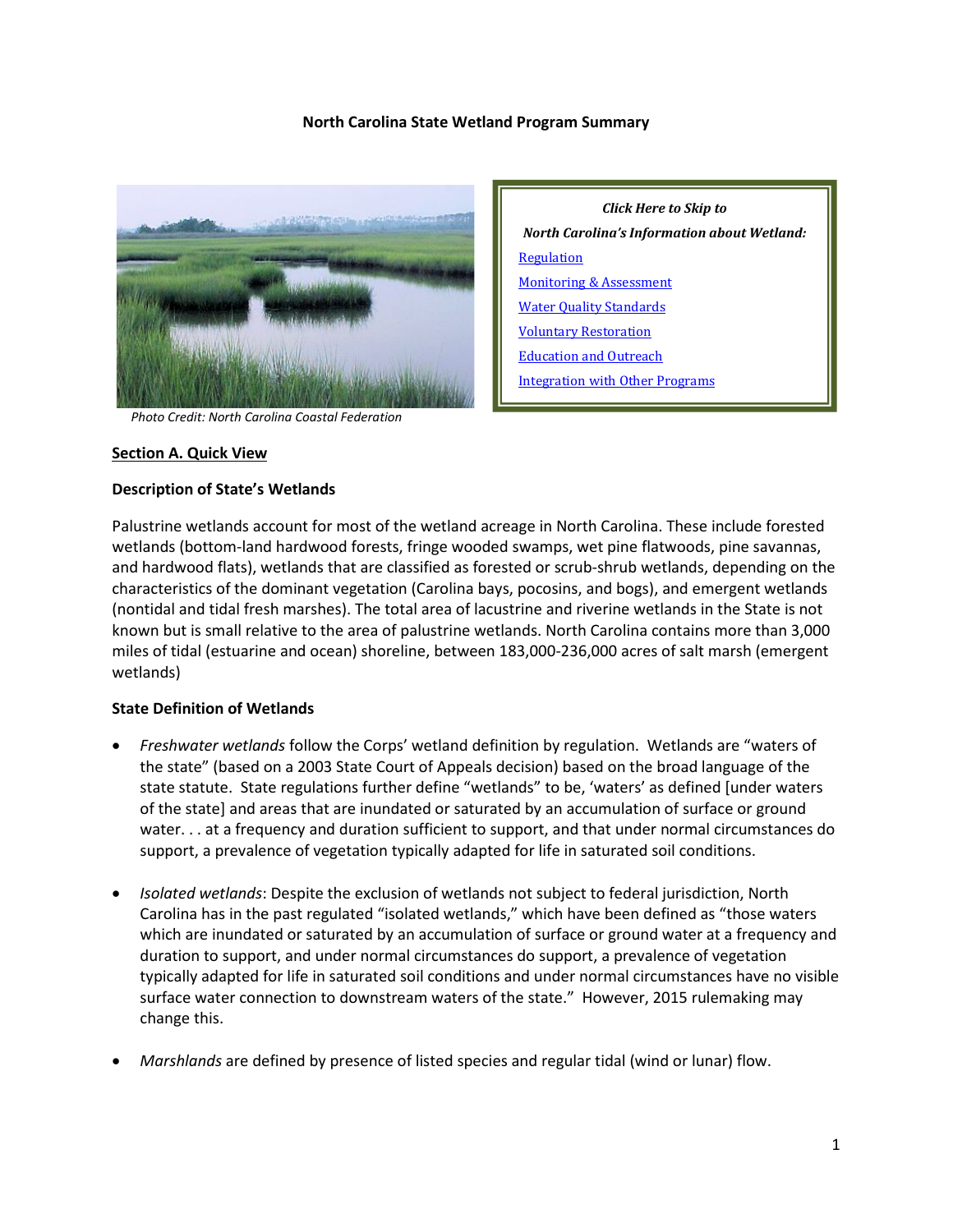#### **Historic Wetland Loss/Gain**

| <b>Original Wetland Acreage</b> | Remaining Wetland Acreage Acreage Lost |           | $%$ Lost |
|---------------------------------|----------------------------------------|-----------|----------|
| 11.089.500                      | 5,689,500                              | 5,400,000 | 49%      |

#### **Primary State Wetlands Webpages**

<http://portal.ncdenr.org/web/wq/ws>

#### **State Wetland Program Plan**

North Carolina is in the process of completing a wetland program plan. This plan is being revised. <http://portal.ncdenr.org/web/wq/swp/ws/pdu/wetland-program-plan-development>

#### **No Net Loss/Net Gain Goal**

Yes. North Carolina supports to national no net loss goal.

#### **State Resources for Wetland Work**

| <b>State</b>    | Core element #1:              | <b>Core Element #2:</b> | <b>Core Element #3:</b>  | <b>Core Element #4:</b> |
|-----------------|-------------------------------|-------------------------|--------------------------|-------------------------|
| <b>Name</b>     | <b>Regulation</b>             | <b>Monitoring and</b>   | <b>Wetland Water</b>     | <b>Voluntary</b>        |
|                 |                               | <b>Assessment</b>       | <b>Quality Standards</b> | Wetland                 |
|                 |                               |                         |                          | <b>Restoration</b>      |
| <b>Agency</b>   | <b>NCDENR Wetlands Branch</b> | <b>NCDENR</b>           | <b>NCDENR</b>            | <b>None</b>             |
| Source(s)       | State appropriation, fees,    | Information not         | Information not          |                         |
|                 | federal funds, DOT funding    | available               | available                |                         |
| <b>Amount</b>   | Information not available     | Information not         | Information not          |                         |
|                 |                               | available               | available                |                         |
| <b>Staffing</b> | I FTE supervisory, 12 FTE     | 1 temp for NWCA         | Small % of an FTE        |                         |
|                 | admin (combined 5 FTE for     | intensification         |                          |                         |
|                 | regulation and 7 FTE for      | study; Small            |                          |                         |
|                 | 401 and buffer permitting),   | portion of              |                          |                         |
|                 | 2 FT Temps, 0.5 SW            | environmental           |                          |                         |
|                 | Engineering review, 1 FTE     | scientist field         |                          |                         |
|                 | Laser fish                    | positions (not          |                          |                         |
|                 |                               | wetland-specific)       |                          |                         |

#### **State Permitting Fees**

| <b>State Permitting Fee</b> | <b>State Name</b>                                            |
|-----------------------------|--------------------------------------------------------------|
| Yes/No                      | <b>YES</b>                                                   |
| Amount (range)              | \$240-\$570 for §401 certification and isolated wetlands; no |
|                             | fees for buffers                                             |
| Agency                      | NC -DENR                                                     |

#### **Innovative Features**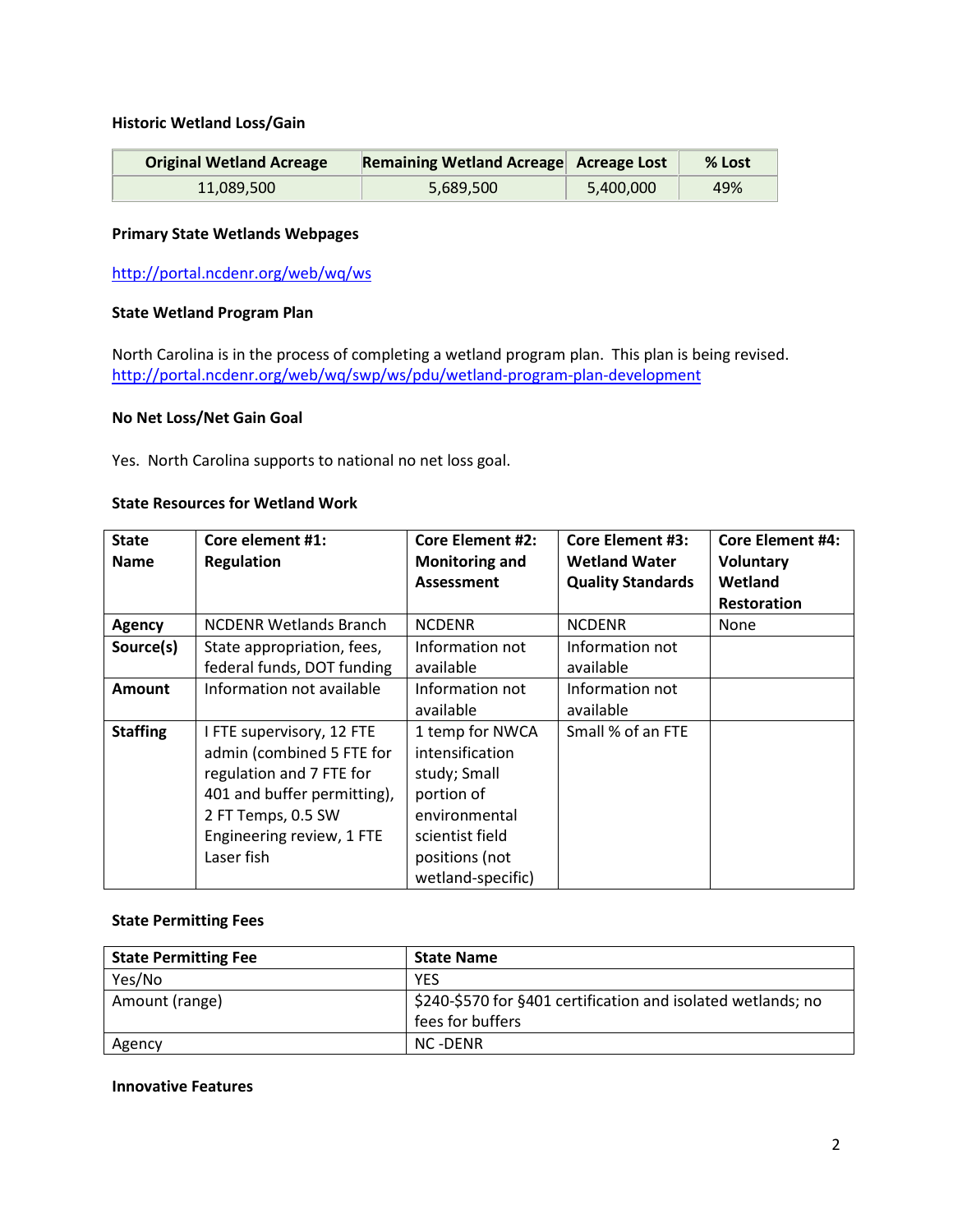- North Carolina created a national model for stream and wetlands mitigation through the state's Ecosystem Enhancement Program (EEP), earning [recognition](http://portal.ncdenr.org/web/eep/awards) in 2005 and 2007 as one of the top 50 new innovative government programs in the nation by Harvard University's Kennedy School of Government, and a prestigious award in 2005 for local watershed planning from the [National](http://www.naep.org/mc/page.do?sitePageId=91299&orgId=naep)  [Association of Environmental Professionals.](http://www.naep.org/mc/page.do?sitePageId=91299&orgId=naep) The initiative restores streams, wetlands, and riparian buffers where the need is greatest by working with local and state partners, including [willing landowners.](http://portal.ncdenr.org/web/eep/landowners) And NCDOT and other developers voluntarily use EEP to move projects forward in a timely and affordable manner. EEP also was named Natural Resources Agency of the Year in the 2006 Governor's Conservation Achievement Awards. For more information about the EEP go to:<http://portal.ncdenr.org/web/eep>
- Buffer and Nutrient Offset Mitigation Programs <http://portal.ncdenr.org/web/wq/nutrientbuffermitigation>

## **Models and Templates**

- North Carolina is currently in the process of developing an interactive, dynamic repository of water resource and natural resources information, as well as recommending actions to the Environmental Management Commission for incorporation in the basin plan. North Carolina is the only state currently developing such a system and welcome other states to use the system as a model. To view the website, go to:<http://www.ncwater.org/basins/Tar-Pamlico/index.php>
- The state's relationship with the Department of Transportation could serve as a model for other states. Please contact NCDENR for more information.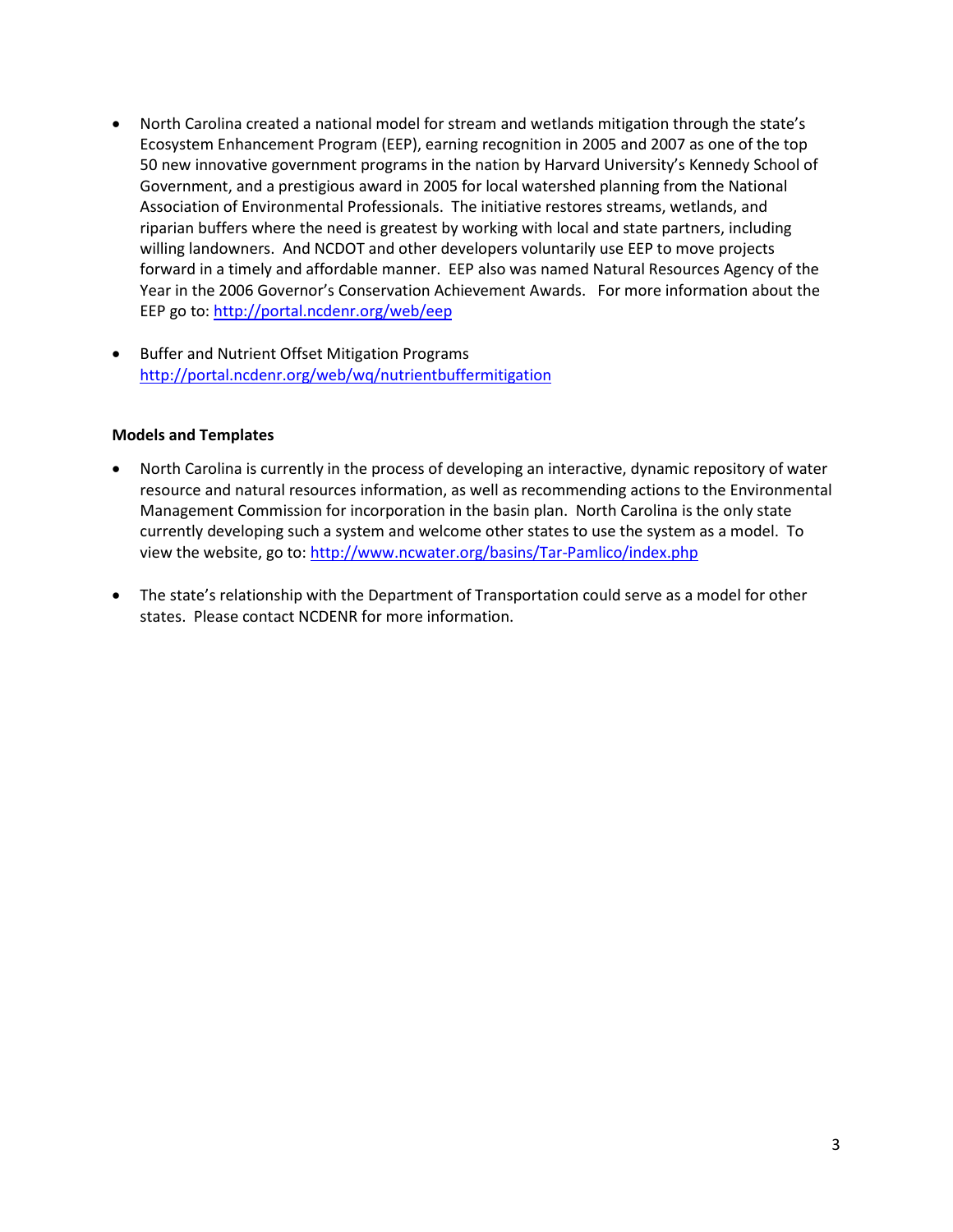## <span id="page-3-0"></span>**Section B. Regulation**

## **How are Wetlands Regulated in North Carolina?**

## *(Note: Significant changes to this section may occur after new rulemaking is completed in 2015)*

North Caronlina relies primarily on §401 water quality certification under the Clean Water Act (CWA) for state-level wetland regulation. Until recently, the state has implemented similar protections for isolated wetlands and waters, as well as stream buffers in selected river basins. Additional wetland provisions apply in the state's coastal counties. Through these programs (along with education, restoration, and water quality initiatives), North Carolina North Carolina has sought to effectively replace unavoidable wetland losses in the state.

401 Water Quality Certifications are required for all 401 Permits issued by the Corps as well as for other Federal permits such as Federal Energy Regulatory Commission Permits. The procedures for applying for a 401 Certification in North Carolina are outlined in 15A NCAC 2H .0500 and generally follow the 404(b)(1) guidelines (avoid, minimize and then mitigate).

A permit is required from the Department of Natural Resources (DNR) for any excavation or filling of estuarine waters, marshlands, or state owned lands (North Carolina Gen. Stat. #113-229). The state has adopted a strong coastal wetland protection program as part of a broader coastal zone management effort. Protection for freshwater wetlands is provided through the Section 401 Water Quality Certification Program, riparian buffer protection programs in several nutrient-impacted river basins and the Isolated Wetland Permitting Program. State also has an in-lieu fee program (North Caroline Wetlands Restoration Program (NCWRP)) which is very active in wetland and stream mitigation.

A permit is required from the Coastal Resources Commission or a local government which is acting as a permitting authority for activities within coastal areas of "environmental concern." Estuarine waters and coastal wetlands are included in such areas of environmental concern (Coastal Area Management Act. North Carolina Gen. Stat. #113A-100 et. seq.)

The state has also adopted rules regulating the fill of isolated wetlands and isolated waters in 15A NCAC 2H .1300 based on the existing authority of the state to regulate impacts to state waters.

The state has a new directive to focus solely on bogs and basins. For more information on this emerging regulatory change, please contact NCDENR.

## **Wetland Delineation**

| <b>Delineation Guidance</b>                              | Yes | No | <b>Detail</b> |
|----------------------------------------------------------|-----|----|---------------|
| Use State's Own Method                                   |     |    |               |
| Use Corps' 1987 Manual and<br><b>Regional Supplement</b> | x   |    |               |
| Other (Please describe)                                  |     |    |               |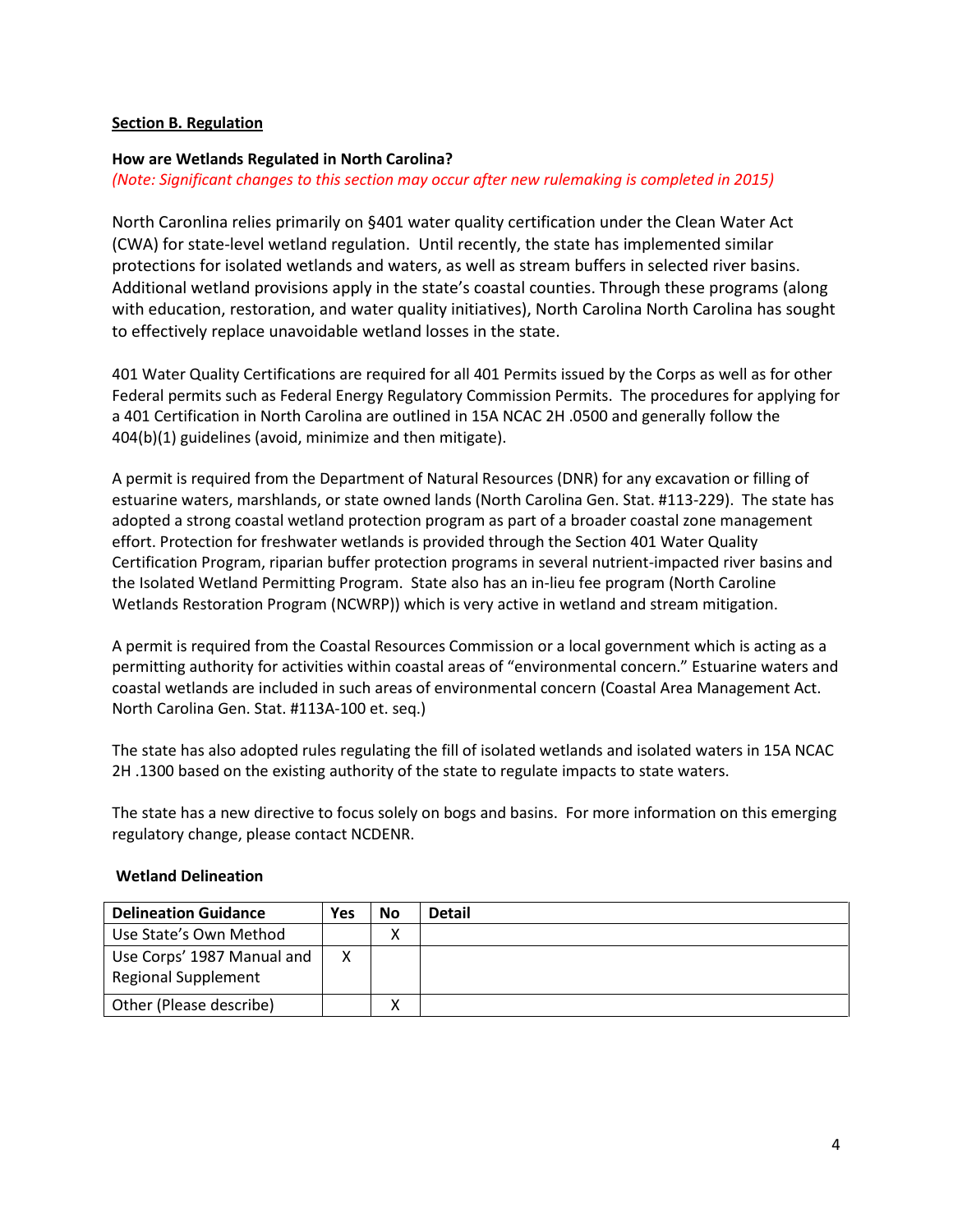## **Evaluation Methodology**

North Carolina uses the North Carolina Wetland Assessment Method. This method is not completely implemented yet, as it has not been publicly noticed. The method addresses both quantitative and qualitative measures.

## **Exempted Activities**

*401 Certification Program:* Exemptions are similar to those provided in Section 404. The §401 program also allows for the pursuit of some impacts that fall below written application thresholds as described in various §401 certifications.

*Coastal Area Management Act:* Dredging, filling, excavation, dumping, driving of pilings, clearing, alteration of land, construction of any structure.

## **Special Provisions for Agriculture and Forestry**

North Carolina's exemptions are the same as the federal exemptions.

## **Penalties and Enforcement**

The North Carolina Division of Water Quality (DWQ) has developed a thorough compliance and enforcement process for wetland standards, the 401 Certification Program, riparian buffer protection rules and Isolated Wetland Permits in consultation with the Corps. Penalties can be up to \$10,000 per day but are commonly less. Mitigation of the damage on-site (i.e. on-site restoration) is the main goal of this compliance and enforcement program. Tidal zone penalties are associated with the Coastal Area Management Act (please clarify).

## **Permit Tracking**

A 401 Certification and Isolated Wetland Permit tracking system called the Basinewide Information Management System (BIMS) exists with data back to 1992 (best quality data since 1996). The North Carolina Division of Coastal Management (NCDCM) has a permit tracking system as well. All water resource permitting information is now on the same database.

## **State General Permit (statewide vs. regional coverage)**

| <b>Permit Coverage</b>          | Yes | <b>No</b> | <b>Detail (Type of Permit)</b>                 |
|---------------------------------|-----|-----------|------------------------------------------------|
| Regional General Permit         |     |           | Special regional permits within Wilmington, NC |
| <b>Statewide General Permit</b> | Х   |           | A SPGP exists for tidal wetlands.              |

For a listing of permits, please click here: <http://portal.ncdenr.org/web/wq/swp/ws/401/certsandpermits/gcs>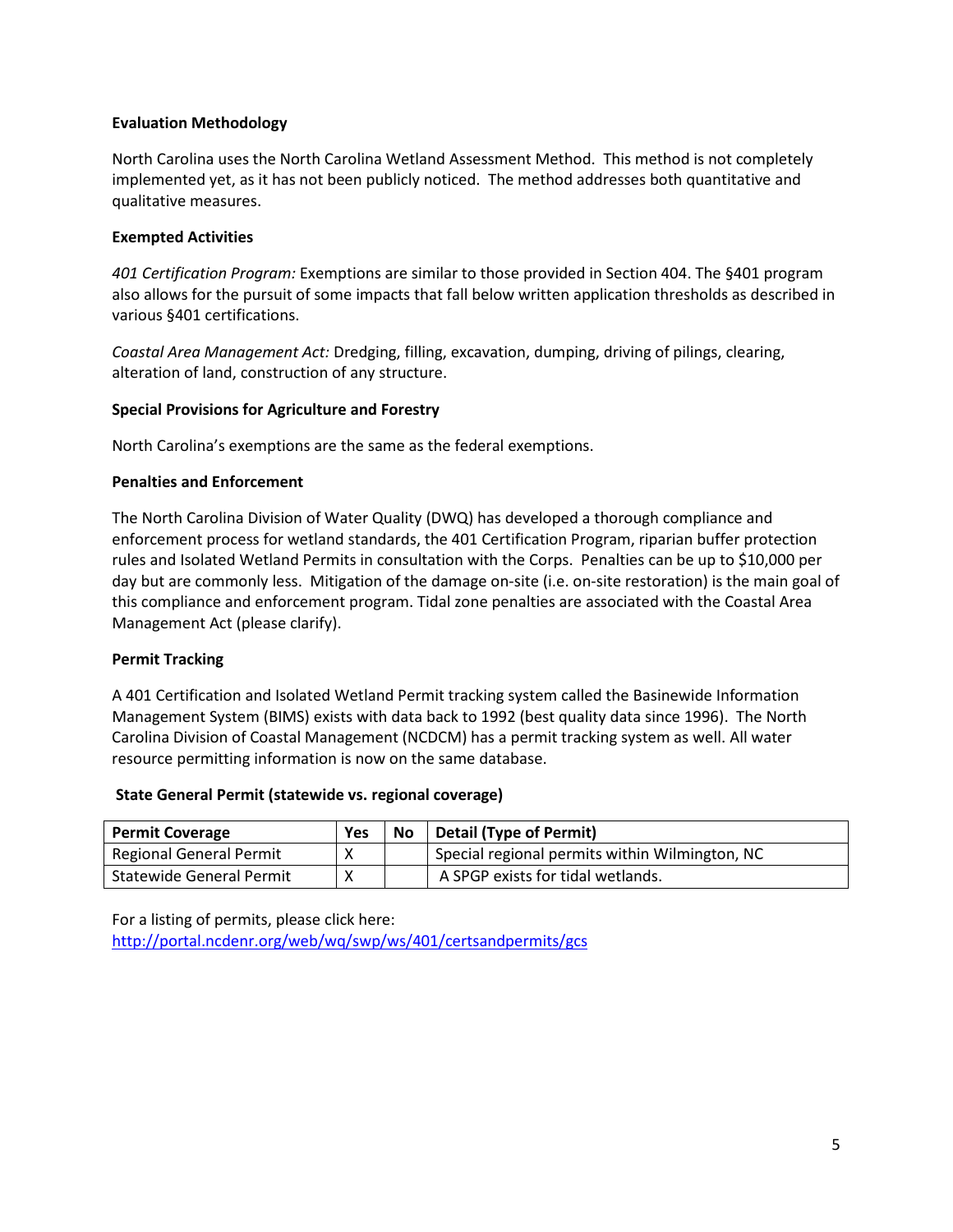## **Assumption of 404 Powers**

| <b>Assumption Status</b>         | Yes    | No | <b>Detail</b>                                                                                                                                          |
|----------------------------------|--------|----|--------------------------------------------------------------------------------------------------------------------------------------------------------|
| Assumed                          |        | Χ  |                                                                                                                                                        |
| <b>Working Toward Assumption</b> | $\sim$ |    | However, the current NC administration is very interested<br>in assumption. The state has put in a grant proposal for<br>funding to explore assumption |
| <b>Explored Assumption</b>       | Χ      |    | Assumption was studied and the rejected.                                                                                                               |

## **Joint Permitting**

Yes. The state shares a joint application form with the Corps. The Corps Public Notice also serves as Public Notice for the state's 401 Certification Program. Development of joint mitigation guidance manuals has been completed for stream and wetland mitigation. Coordination of isolated wetland determinations is also in place.

## **Special Area Management Plans and Advanced Identification Plans**

No. While the states does not have any specific SAMPs or ADIDs, the Corps/EPA is developing regional plans that look ahead at permitting.

# **Buffer Protections**

*(Note: Significant changes to this section may occur after new rulemaking is completed in 2015)*

Currently, there are state riparian buffer protection programs in the [Neuse River Basin,](http://portal.ncdenr.org/web/wq/ps/bpu/basin/neuse) [Tar-Pamlico](http://portal.ncdenr.org/web/wq/ps/bpu/basin/tarpamlico)  [River Basin,](http://portal.ncdenr.org/web/wq/ps/bpu/basin/tarpamlico) [Catawba River Basin,](http://portal.ncdenr.org/web/wq/ps/bpu/basin/catawba) [Randleman Lake Watershed,](http://www.ptrwa.org/map.htm) [Jordan Lake Watershed](http://www.jordanlake.org/) and [Goose](http://portal.ncdenr.org/c/document_library/get_file?uuid=8c7c7599-19c7-400a-afe0-8bb08145c450&groupId=38364)  [Creek Watershed.](http://portal.ncdenr.org/c/document_library/get_file?uuid=8c7c7599-19c7-400a-afe0-8bb08145c450&groupId=38364) There are also local buffer protection programs across the state. However, this is likely to change with new rulemaking that will take place in 2015. It is likely that protections will be more limited in the future.

A buffer authorization, or a "no practical alternatives" determination, is required for any use that is designated as "(potentially) allowable" or "(potentially) allowable with mitigation" within the applicable buffer rule. The riparian buffer must be undisturbed, regardless of property size or type of land use. Within each set of buffe[r rules\\*](http://portal.ncdenr.org/web/wq/swp/ws/401/riparianbuffers/rules), there is a Table of Uses for specific activities:

- Exempt uses are allowed in the riparian buffer without approval from the Division of Water Resources (DWR).
- (Potentially) allowable uses may occur in the buffer after written authorization from DWR (some of these impacts may require mitigation for the impacts).
- Prohibited uses are not allowed in the buffer unless a variance is granted from the N.C. Environmental Management Commission.
- Activities not listed in the Table of Uses are prohibited

For more information about specific buffer rules, please go to: http://portal.ncdenr.org/web/wq/swp/ws/401/riparianbuffers/faqs#Where are riparian buffer protec tion programs; Templates and guidance documents can be found at: <http://portal.ncdenr.org/web/wq/nutrientbuffertemplates>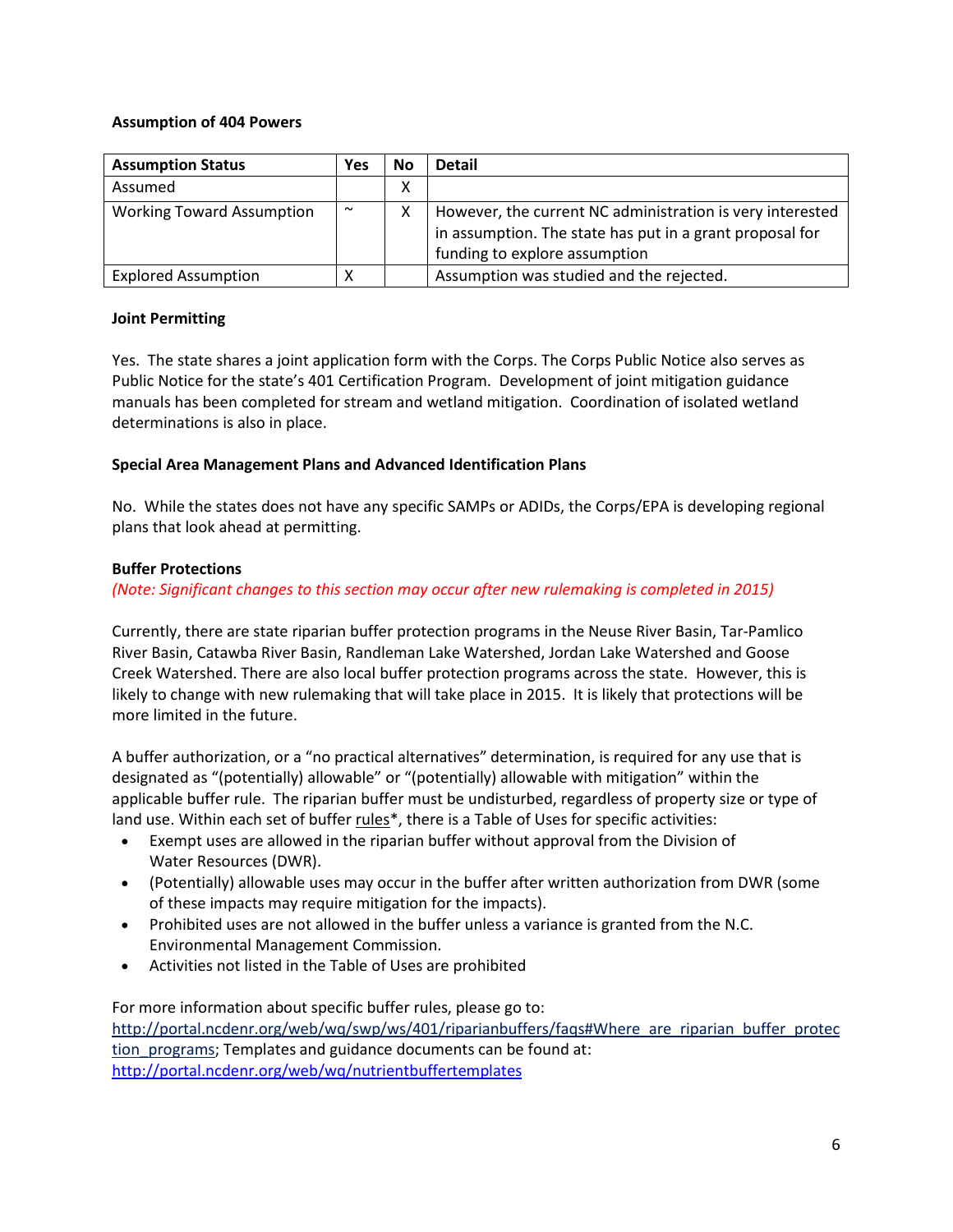## **Mitigation Policy**

North Carolina has initiated an integrated mitigation and in-lieu-fee program with a watershed focus. A Mitigation policy (no net loss) is in place for 401 Certification and Isolated Wetland Permitting Programs. Mitigation is required for both riparian buffers (see above) and nutrient offset. *Nutrient Offset Mitigation* may be required for any new or existing development where nutrient reduction requirements exist as part of a nutrient management strategy. In North Carolina, there are four nutrient management strategies: Neuse River Basin, Tar-Pamlico River Basin, Falls Lake Watershed and Jordan Lake Watershed. *The N.C. Ecosystem Enhancement Program* provides cost-effective mitigation alternatives that improve the state's water resources using the plan [\(http://portal.ncdenr.org/web/eep\)](http://portal.ncdenr.org/web/eep)

## **Mitigation Database**

Losses are tracked in the BIMS database (which includes data on 401 Certification). The Ecosystem Enhancement Program (EEP) prepares an annual report accounting for losses and gains in both the regulatory and non-regulatory programs.

## <span id="page-6-0"></span>**Section C. Monitoring and Assessment**

## **Agency Responsible for Wetland Monitoring and Assessment**

The state does not have a formal, ongoing wetland monitoring program. The Bureau of Water Resources has a wetland monitoring program aimed at addressing wetland status and trends on an annual basis by building off the NCDCM's efforts, state reports wetland status and trends in the 303(b) reports to EPA. The state has actively participated in the NWCA under EPA grants, though.

## **Mapping/Inventory**

The NCDCM has completed an extensive wetland mapping effort of the entire coastal plain based on NWI maps, hydric soils and land use/land cover data. The state also distributes the National Wetland Inventory (NWI) maps which are available electronically for the state. However, some areas do not have NWI maps. DWQ and DOT have collaborated to map stream locations to supplement the U.S. Geological Survey topographic map data layer.

This is a link to an Impaired Waters map that the branch has also developed: [http://ncdenr.maps.arcgis.com/apps/webappviewer/index.html?id=dcb44280272e4ac49d9](http://ncdenr.maps.arcgis.com/apps/webappviewer/index.html?id=dcb44280272e4ac49d9a86b999939fec) [a86b999939fec](http://ncdenr.maps.arcgis.com/apps/webappviewer/index.html?id=dcb44280272e4ac49d9a86b999939fec)

## **State Wetland Mapping Public Portal**

North Carolina DENR is in the process of developing an interactive, dynamic repository of water resource and natural resources information, as well as recommending actions to the Environmental Management Commission for incorporation in the basin plan. Staff are compiling several monitoring databases into one enterprise database that will be used to develop more dynamic Basinwide Water Resource Plans. Individual databases will be standardized so that large portions of the data can be analyzed and placed automatically into the basin plans, allowing planners significantly more time to evaluate the final analysis and plan for the future. North Carolina is the only state currently developing such a system. To view the website, go to:<http://www.ncwater.org/basins/Tar-Pamlico/index.php>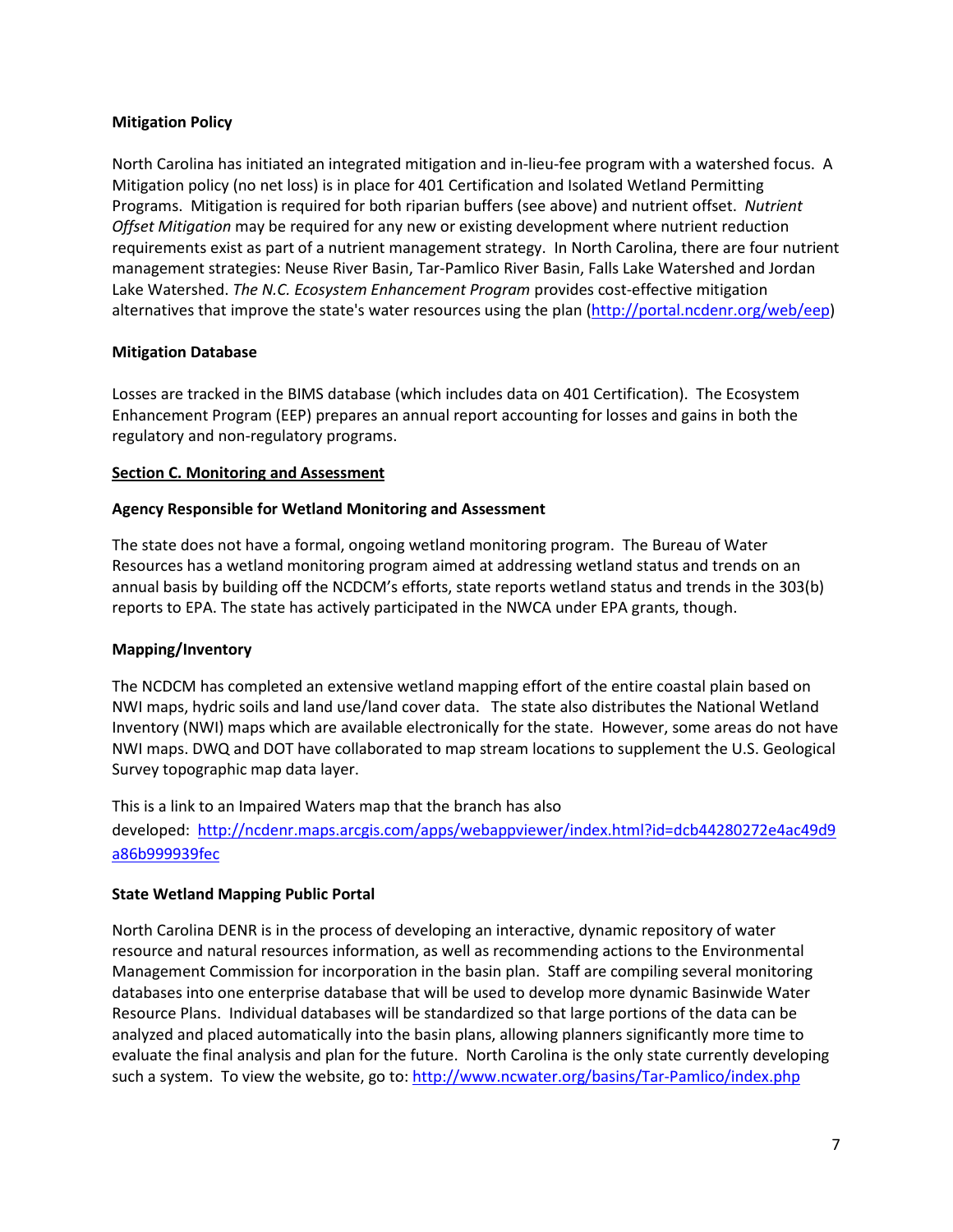### **Wetland Classification and Assessment**

Under Section 401 Certification, the state classifies wetlands as wetlands with significant uses versus those with non-significant uses. In addition, NCDCM has a wetland mapping process that determines wetland functions in the coastal plain of North Carolina and other parts of the state.

The state uses a rapid assessment tool called the *North Carolina Wetland Assessment Method* for project planning, alternatives analysis, compliance and enforcement, mitigation planning, and tracking functional replacement: <http://portal.ncdenr.org/web/wq/swp/ws/pdu/ncwam-manual>

#### **Statewide Wetland Monitoring Plan**

North Carolina Wetland Program Plan – Monitoring and Assessment (2013) [http://portal.ncdenr.org/c/document\\_library/get\\_file?uuid=8025b6cd-d94f-4c7a-bd8a-](http://portal.ncdenr.org/c/document_library/get_file?uuid=8025b6cd-d94f-4c7a-bd8a-50ec4b0025cd&groupId=38364)[50ec4b0025cd&groupId=38364](http://portal.ncdenr.org/c/document_library/get_file?uuid=8025b6cd-d94f-4c7a-bd8a-50ec4b0025cd&groupId=38364)

#### **Overall Wetland Gain and Loss Tracking System**

North Carolina does not have an overall tracking system. BWR tracking is limited to what is learned through permitting processes that trigger written applications. A significant amount of cumulative impact is not being tracked currently.

#### **Wetland Monitoring and Assessment Characteristics**

| Level                          | None | Level 1<br>____ | Level 2<br>____ | AVA<br>---- |
|--------------------------------|------|-----------------|-----------------|-------------|
| Nortr <sub>-</sub><br>Carolina |      |                 |                 |             |

| Type           | None | IBI | Condition | Functional |
|----------------|------|-----|-----------|------------|
| North Carolina |      |     | $\cdots$  |            |

| Frequency      | <b>None</b> | <b>Project Specific</b> | Ongoing              |
|----------------|-------------|-------------------------|----------------------|
| North Carolina |             |                         |                      |
|                |             | (NWCA                   | (if grants continue) |
|                |             | Intensification)        |                      |

#### **Participation in National Wetland Condition Assessment**

| <b>NWCA Study Type</b>             | <b>Yes</b> | No |
|------------------------------------|------------|----|
| <b>National Study</b>              |            |    |
| <b>State Intensification Study</b> |            |    |

*Detail:* North Carolina participated in a 2011 NWCA State Intensification Study.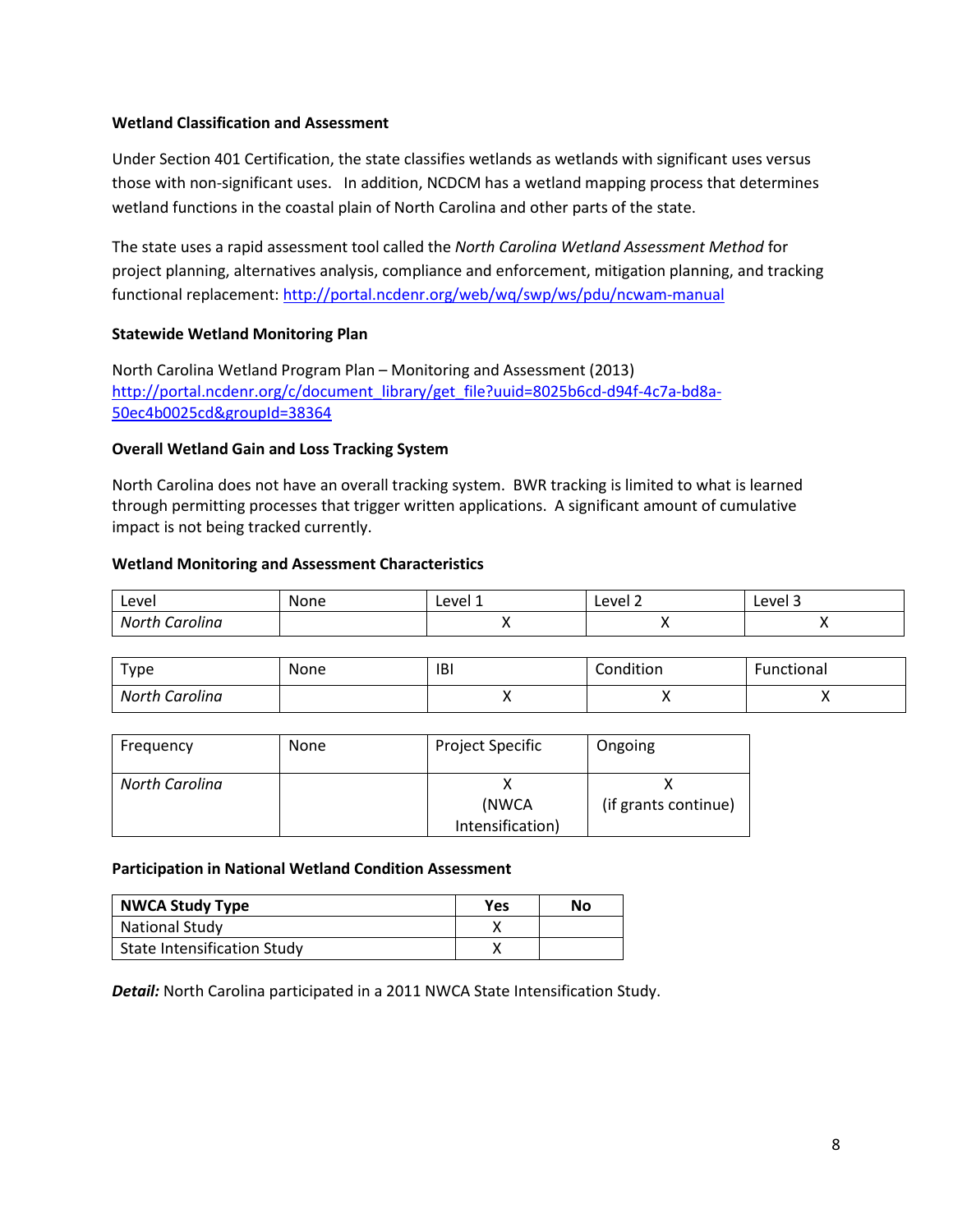## <span id="page-8-0"></span>**Section D. Water Quality Standards**

## **Wetland and Water Quality Standards**

| <b>Type</b>             | <b>None</b> | <b>Use Existing</b><br><b>WQ</b><br><b>Standards</b> | <b>In Process</b> | Adopted          | <b>Future</b><br><b>Direction</b> |
|-------------------------|-------------|------------------------------------------------------|-------------------|------------------|-----------------------------------|
| <b>Wetland-specific</b> |             |                                                      |                   | $\boldsymbol{x}$ |                                   |
| <b>Designated Uses</b>  |             |                                                      |                   |                  |                                   |
| Narrative criteria      |             |                                                      |                   |                  |                                   |
| in the standards        |             |                                                      |                   |                  |                                   |
| to protect              |             |                                                      |                   | X                |                                   |
| designated              |             |                                                      |                   |                  |                                   |
| wetland uses            |             |                                                      |                   |                  |                                   |
| Numeric criteria in     |             |                                                      |                   |                  |                                   |
| the standards           |             |                                                      |                   |                  |                                   |
| based on wetland        |             |                                                      |                   |                  |                                   |
| type and location       |             | X                                                    |                   |                  |                                   |
| to protect the          |             |                                                      |                   |                  |                                   |
| designated uses         |             |                                                      |                   |                  |                                   |
|                         |             |                                                      |                   |                  |                                   |
| Anti-degradation        |             |                                                      |                   |                  |                                   |
| policy includes         |             |                                                      |                   | X                |                                   |
| wetlands                |             |                                                      |                   |                  |                                   |

*Description:*Wetland designated uses are provided in 15A NCAC 2B .0231 and exemptions to those standards provided in 15A NCAC 2B .0230. Narrative criteria for wetlands are provided in 15A NCAC 2B .0231 and exemptions to those standards provided in 15A NCAC 2B .0230. The state applies the state's existing numeric water quality standards that are not specific to wetlands as appropriate. The state's anti-degradation policy (15A NCAC 2B .0201) explicitly applies to wetlands except when a 401 Certification or Isolated Wetland Permit has been issued. Detail of wetland water quality standards can be downloaded from: [http://reports.oah.state.nc.us/ncac/title%2015a%20-](http://reports.oah.state.nc.us/ncac/title%2015a%20-%20environment%20and%20natural%20resources/chapter%2002%20-%20environmental%20management/subchapter%20b/15a%20ncac%2002b%20.0231.pdf) [%20environment%20and%20natural%20resources/chapter%2002%20-](http://reports.oah.state.nc.us/ncac/title%2015a%20-%20environment%20and%20natural%20resources/chapter%2002%20-%20environmental%20management/subchapter%20b/15a%20ncac%2002b%20.0231.pdf) [%20environmental%20management/subchapter%20b/15a%20ncac%2002b%20.0231.pdf](http://reports.oah.state.nc.us/ncac/title%2015a%20-%20environment%20and%20natural%20resources/chapter%2002%20-%20environmental%20management/subchapter%20b/15a%20ncac%2002b%20.0231.pdf)

## <span id="page-8-1"></span>**Section E. Voluntary Wetland Restoration**

North Carolina does not have a state-run voluntary wetland restoration program.

## **Types of Wetland Restoration Work Funded by the State:**

| <b>Type of Work</b>             | <b>YES</b> | <b>NO</b> | <b>Description</b> |
|---------------------------------|------------|-----------|--------------------|
| Fund Wetland Restoration (may   |            | Χ         |                    |
| include easement agreements)    |            |           |                    |
| <b>Private Land Restoration</b> |            |           |                    |
| <b>Public Land Restoration</b>  |            | х         |                    |
| <b>Technical Assistance</b>     |            |           |                    |
| Tax Incentives                  |            |           |                    |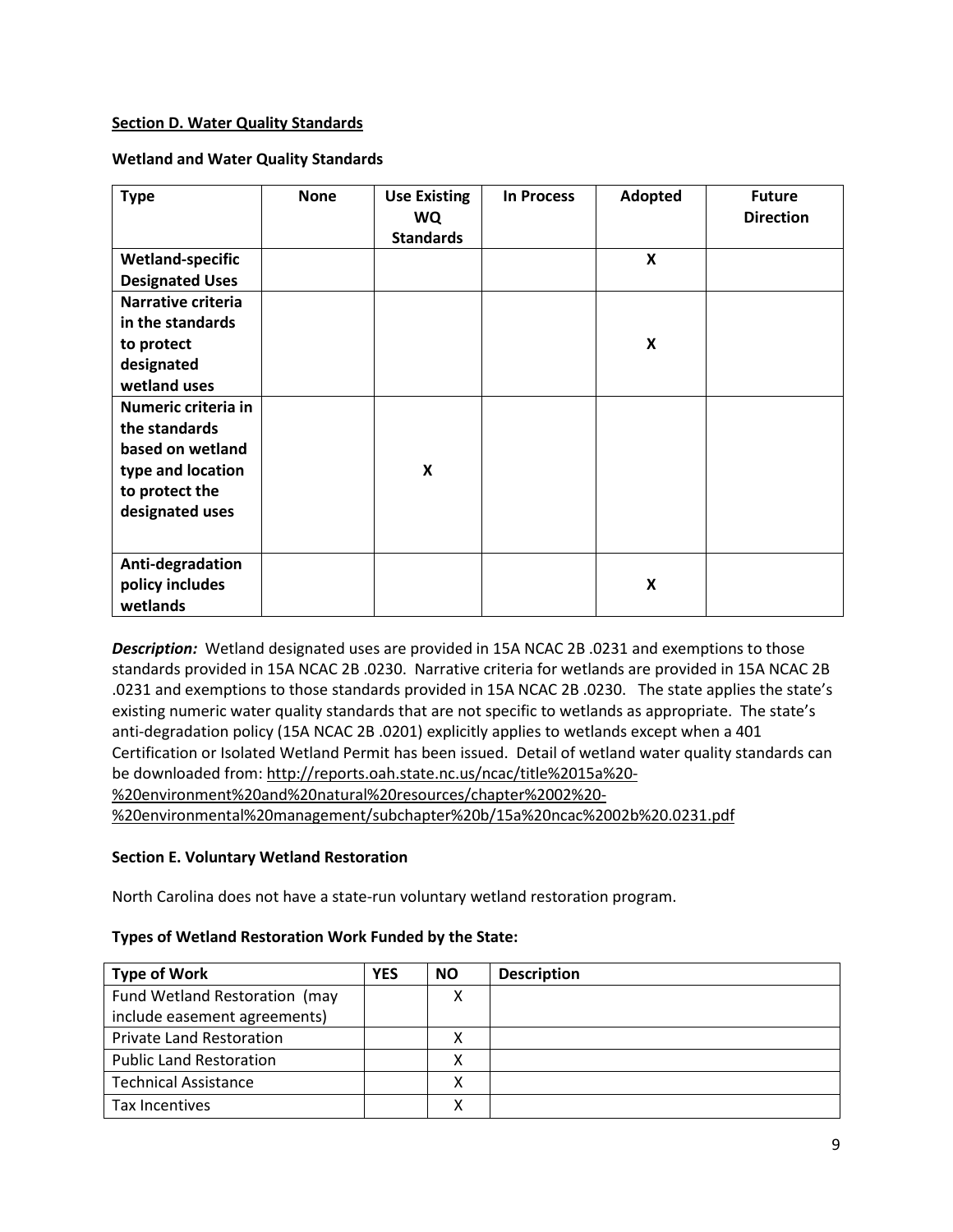|  | -<br>. |  |  |  |
|--|--------|--|--|--|
|--|--------|--|--|--|

## **Voluntary Wetland Restoration Program Components**

| <b>Wetland Restoration Efforts</b>                                                                                 | Nothing in<br>the Works | <b>Planning</b> | <b>In Progress</b> | Mature/<br>Complete |
|--------------------------------------------------------------------------------------------------------------------|-------------------------|-----------------|--------------------|---------------------|
| Program has a set of restoration<br>goals                                                                          | N/A                     |                 |                    |                     |
| Coordinate with relevant<br>agencies that outline<br>restoration/protection goals and<br>strategies and timeframes | N/A                     |                 |                    |                     |
| Developed multi-agency body to<br>coordinate restoration/<br>protection efforts                                    | N/A                     |                 |                    |                     |
| Set restoration goals based on<br>agency objectives and available<br>information                                   | N/A                     |                 |                    |                     |

## **Goals for Restoration Projects\***

| Goal                                    | <b>Yes</b> | <b>No</b> | <b>Description</b> |
|-----------------------------------------|------------|-----------|--------------------|
| No Net Loss                             | N/A        |           |                    |
| Reverse Loss/Net Gain                   | N/A        |           |                    |
| Nonpoint Source Pollution (NPS)/WQ      | N/A        |           |                    |
| <b>Total Maximum Daily Load (TMDLs)</b> | N/A        |           |                    |
| Habitat                                 | N/A        |           |                    |
| <b>Coastal Protection</b>               | N/A        |           |                    |
| <b>Floodwater Protection</b>            | N/A        |           |                    |
| Groundwater                             | N/A        |           |                    |
| Other (please describe)                 | N/A        |           |                    |

# **Landowner Guides and Handbooks to Assist with Voluntary Wetland Restoration Efforts**

None.

## <span id="page-9-0"></span>**Section F. Innovative and/or Highly Effective Education and Outreach**

None.

## **Section G. Climate Change and Wetlands**

North Carolina's wetland program is not currently working on climate change issues. The state's laws outlaws planning for sea level rise and disallow planning more than thirty years into the future. In 2010, there was a joint declaration by government departments in the state (incl. commerce, transportation, agriculture and DENR that sea level was occurring):

[http://dcm2.enr.state.nc.us/news/2010%20Releases/slrreport.html.](http://dcm2.enr.state.nc.us/news/2010%20Releases/slrreport.html) This report was not initially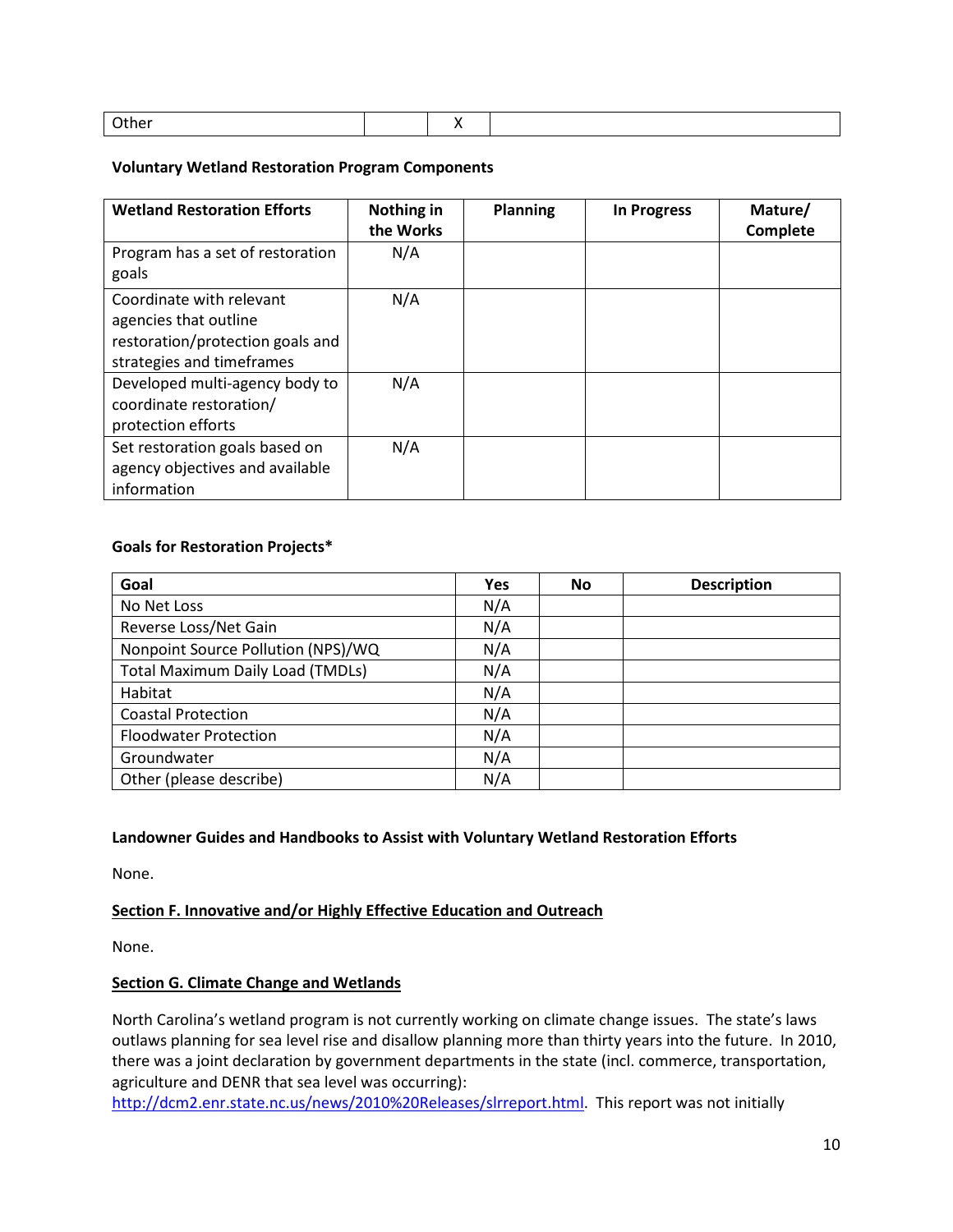published. However, in 2015, the report and an addendum was published stating that the broad recommendations of the original report stand:

[http://portal.ncdenr.org/c/document\\_library/get\\_file?uuid=8df8d65f-215b-46e1-ab68](http://portal.ncdenr.org/c/document_library/get_file?uuid=8df8d65f-215b-46e1-ab68-fbf5ac82fa5c&groupId=38319) [fbf5ac82fa5c&groupId=38319.](http://portal.ncdenr.org/c/document_library/get_file?uuid=8df8d65f-215b-46e1-ab68-fbf5ac82fa5c&groupId=38319) The state has documented issues with sea level rise on the Outer Banks. Additionally, nutrient-related side effects exist that could be attributed to climate change.

#### <span id="page-10-0"></span>**Section H. Integration**

| Entity/Program Area                     | Yes/No         | Description of the Connection                   |
|-----------------------------------------|----------------|-------------------------------------------------|
| NPDES/Stormwater                        | NO.            | The stowmater program has recently been moved   |
|                                         |                | from WQ/R to Energy and Mineral Resources       |
| 303(d)                                  | <b>Unknown</b> |                                                 |
| 305(b) reporting on wetlands            | YES.           | Ask for limited data                            |
|                                         | (Limited)      |                                                 |
| <b>Total Maximum Daily Load (TMDLs)</b> | NO.            |                                                 |
| Climate Change/ Resiliency              | NO.            |                                                 |
| Land Use /Watershed planning            | <b>YES</b>     | Watershed planning, but not with the regulatory |
|                                         |                | program                                         |
| Flood/Hazard Mitigation                 | NO.            |                                                 |
| Coastal Work                            | <b>YES</b>     | The wetland program has a very active working   |
|                                         |                | relationship with the Coastal Program           |
| <b>Wildlife Action Plan</b>             | <b>NO</b>      |                                                 |
| Statewide Comprehensive Outdoor         | NO.            |                                                 |
| <b>Recreation Plan (SCORP)</b>          |                |                                                 |
| Other - Transportation                  | <b>YES</b>     | The Wetland Program works regularly with NCDOT  |

## **State Wetland Program Continuum**

| <b>Continuum Stage</b>              | <b>Core Element</b><br>1: Regulation | <b>Core Element</b><br>2: Monitoring<br>& Assessment | <b>Core Element</b><br>3: Wetland<br><b>Water Quality</b><br><b>Standards</b> | <b>Core Element</b><br>4:<br><b>Voluntary</b><br><b>Restoration</b> |
|-------------------------------------|--------------------------------------|------------------------------------------------------|-------------------------------------------------------------------------------|---------------------------------------------------------------------|
| High<br><b>Mature Stage</b>         | $X^*$                                |                                                      |                                                                               |                                                                     |
|                                     |                                      |                                                      |                                                                               |                                                                     |
| <b>Initial Implementation Stage</b> |                                      | X                                                    |                                                                               |                                                                     |
| <b>Development Stage</b>            |                                      |                                                      | x                                                                             |                                                                     |
| <b>Early Stage</b><br>Low           |                                      |                                                      |                                                                               | X                                                                   |

\* Currently, North Carolina has a strong regulatory program consisting of §401 certification, as well as isolated wetland permitting, general certification and a buffer program. However, some of these protections may be lost in the coming years.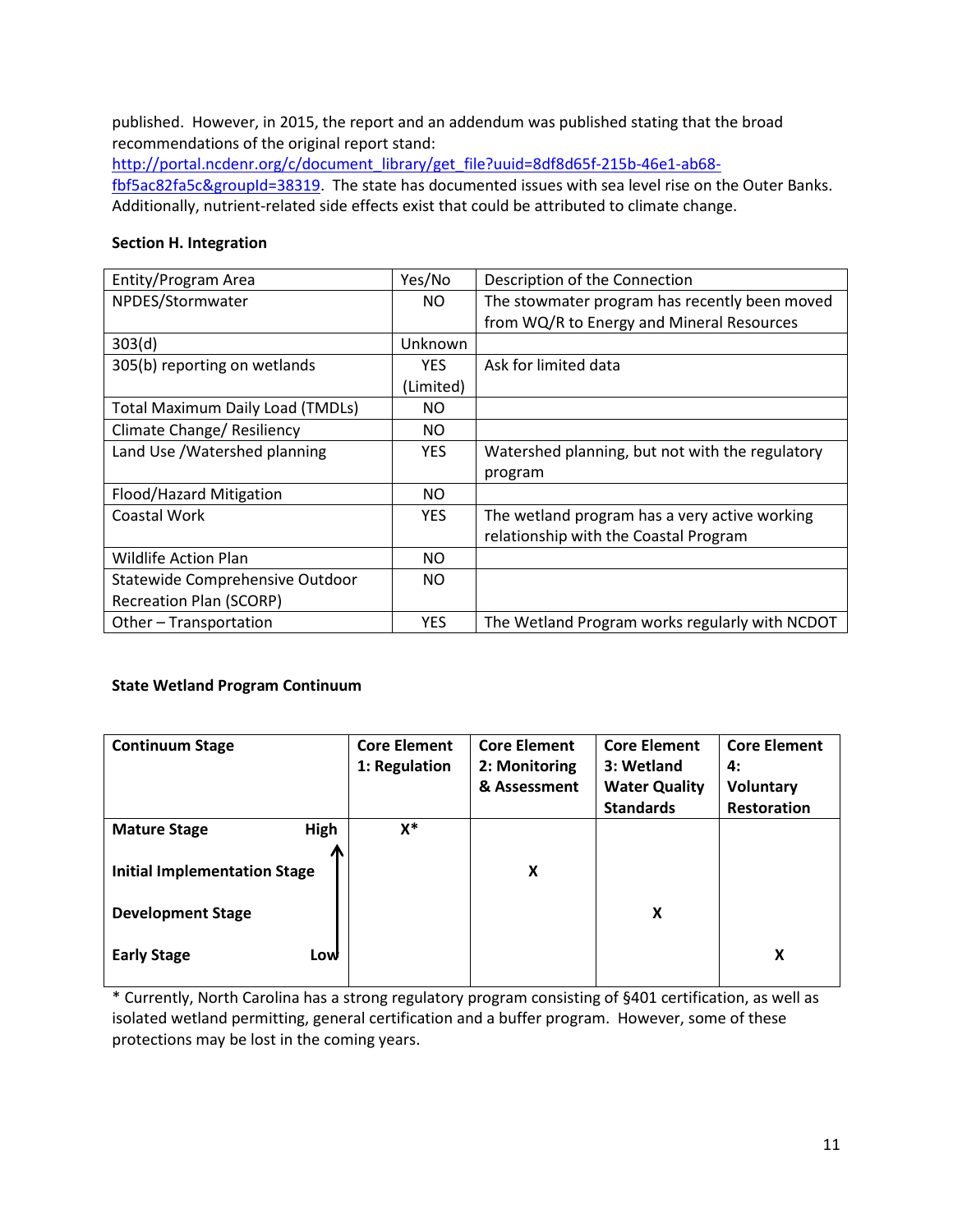#### **Section I. Contact Information**

**Cyndi Karoly** (Policy Development/Transportation Permitting) North Carolina Department of Environment and Natural Resources Division of Water Resources 1617 Mail Services Center Raleigh, NC 27699-1617 (919) 807-6480 Cyndi.karoly@ncdenr.gov

#### **Doug Hugget** (Coastal)

North Carolina Department of Environment and Natural Resources Division of Coastal Management 400 Commerce Avenue Morehead City, NC 28557 (252) 808-2808 x 212 [Doug.hugget@ncdenr.gov](mailto:Doug.hugget@ncdenr.gov)

## **Amy Chapman** (Transportation Permitting)

North Carolina Department of Environment and Natural Resources Division of Water Resources 1617 Mail Services Center Raleigh, NC 27699-1617 (919) 807-6494 Amy.chapman@ncdenr.gov

## **Karen Higgins** (401/Buffer Permitting)

North Carolina Department of Environment and Natural Resources Division of Water Resources 1617 Mail Services Center Raleigh, NC 27699-1617 (919) 807-6494 karen.higgins@ncdenr.gov

## **Section J. Useful Websites**

## **State Government Programs**

- 1. Department of Environment & Natural Resources
	- a) Division of Water Quality: Wetlands & Stormwater Branch <http://portal.ncdenr.org/web/wq/ws>
		- i. Wetlands, Buffers, Stormwater Compliance and Permitting Unit <http://portal.ncdenr.org/web/wq/swp/ws/webscape>
		- ii. Stormwater Permitting Unit <http://portal.ncdenr.org/web/wq/ws/su>
		- iii. Transportation Permitting Unit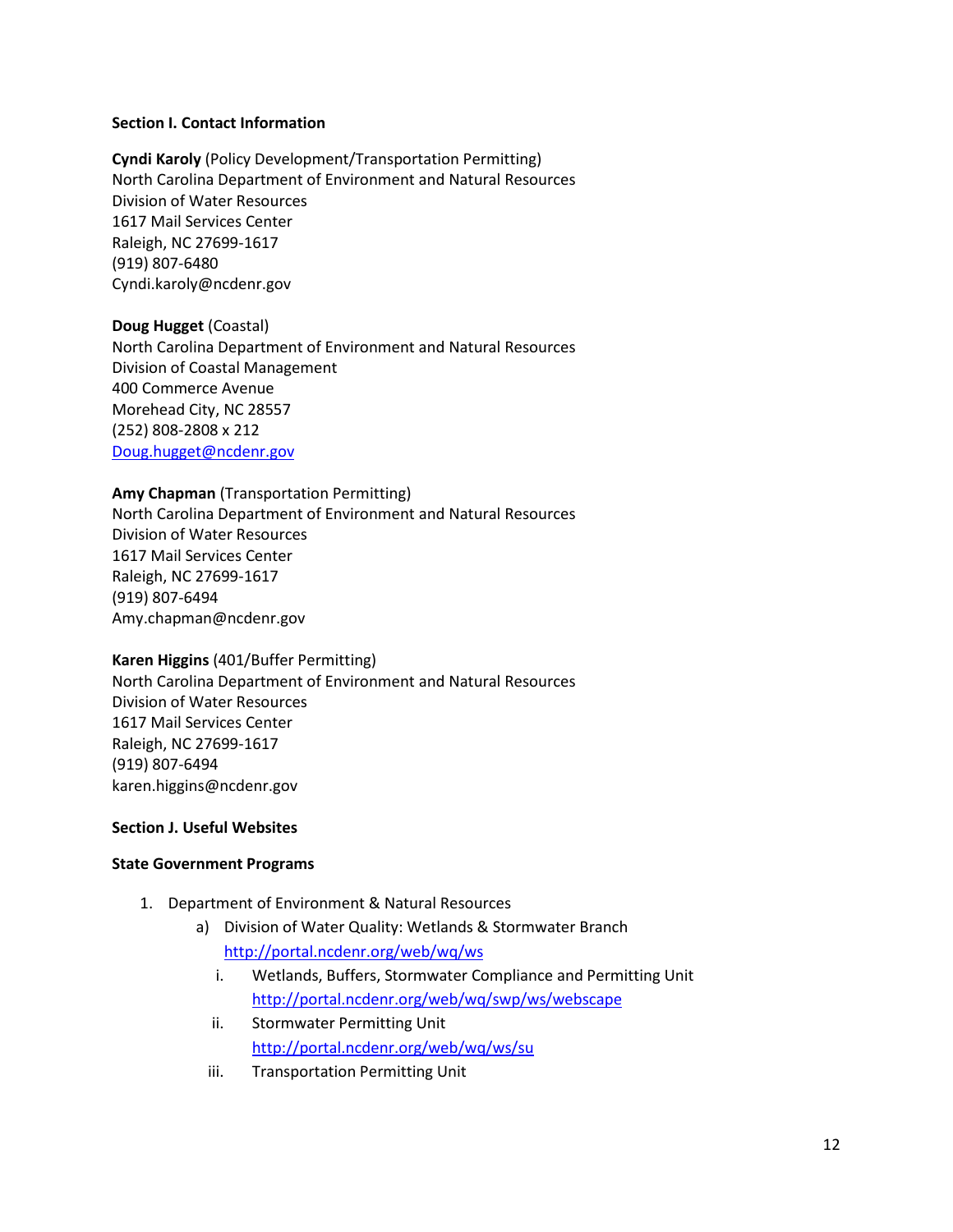The Transportation Permitting Unit works with the N.C. Department of Transportation (NCDOT) to assist with the planning, permitting and design of projects. Their goal is to provide needed infrastructure for citizens while ensuring the continued of protection North Carolina's water quality. The unit's responsiblities include the review of NCDOT's 401 certification applications and wetland and stream mitigation plans, as well as conducting relevant NCDOT site visits. Unit staff represent the Division of Water Quality on the 404/NEPA Merger Team. The unit also includes staff that are associated with special projects, such as the Headwater Stream Spatial Dataset and Watershed Assessment Team.

<http://portal.ncdenr.org/web/wq/ws/tpu>

iv. Program Development Unit

<http://portal.ncdenr.org/web/wq/swp/ws/pdu>

- Wetland Assessment Method <http://portal.ncdenr.org/web/wq/swp/ws/pdu/ncwam>
- b) Division of Coastal Management
	- <http://portal.ncdenr.org/web/cm/dcm-home>
	- i. Permits & Enforcement <http://portal.ncdenr.org/web/cm/permits-and-enforcement>
	- ii. Maps & Data <http://portal.ncdenr.org/web/cm/maps-and-data>
	- iii. Coastal Resources Commission <http://portal.ncdenr.org/web/cm/coastal-resources-commission>
	- iv. Land Use Planning/Beach Access <http://portal.ncdenr.org/web/cm/land-use-planning-/-beach-access>
	- v. Wetlands Conservation Plan <http://www.nccoastalmanagement.net/Wetlands/conserve.htm>
	- vi. Wetlands Inventory & Assessment <http://www.nccoastalmanagement.net/Wetlands/inventory.htm>
- vii. Wetlands Restoration <http://www.nccoastalmanagement.net/Wetlands/restore.htm>
- c) North Carolina Ecosystem Enhancement Program <http://portal.ncdenr.org/web/eep>
- d) Parks & Recreation Division
	- i. Natural Resources Program [http://www.ncparks.gov/About/natural\\_resources\\_main.php](http://www.ncparks.gov/About/natural_resources_main.php)
- e) Department of Transportation
	- i. Environmental Excellence Program <http://www.ncdot.gov/programs/environment/> [http://www.environment.fhwa.dot.gov/ecosystems/greenerroadsides/gr\\_summer0](http://www.environment.fhwa.dot.gov/ecosystems/greenerroadsides/gr_summer01p15.asp) [1p15.asp](http://www.environment.fhwa.dot.gov/ecosystems/greenerroadsides/gr_summer01p15.asp)
- f) Wildlife Resources Commission